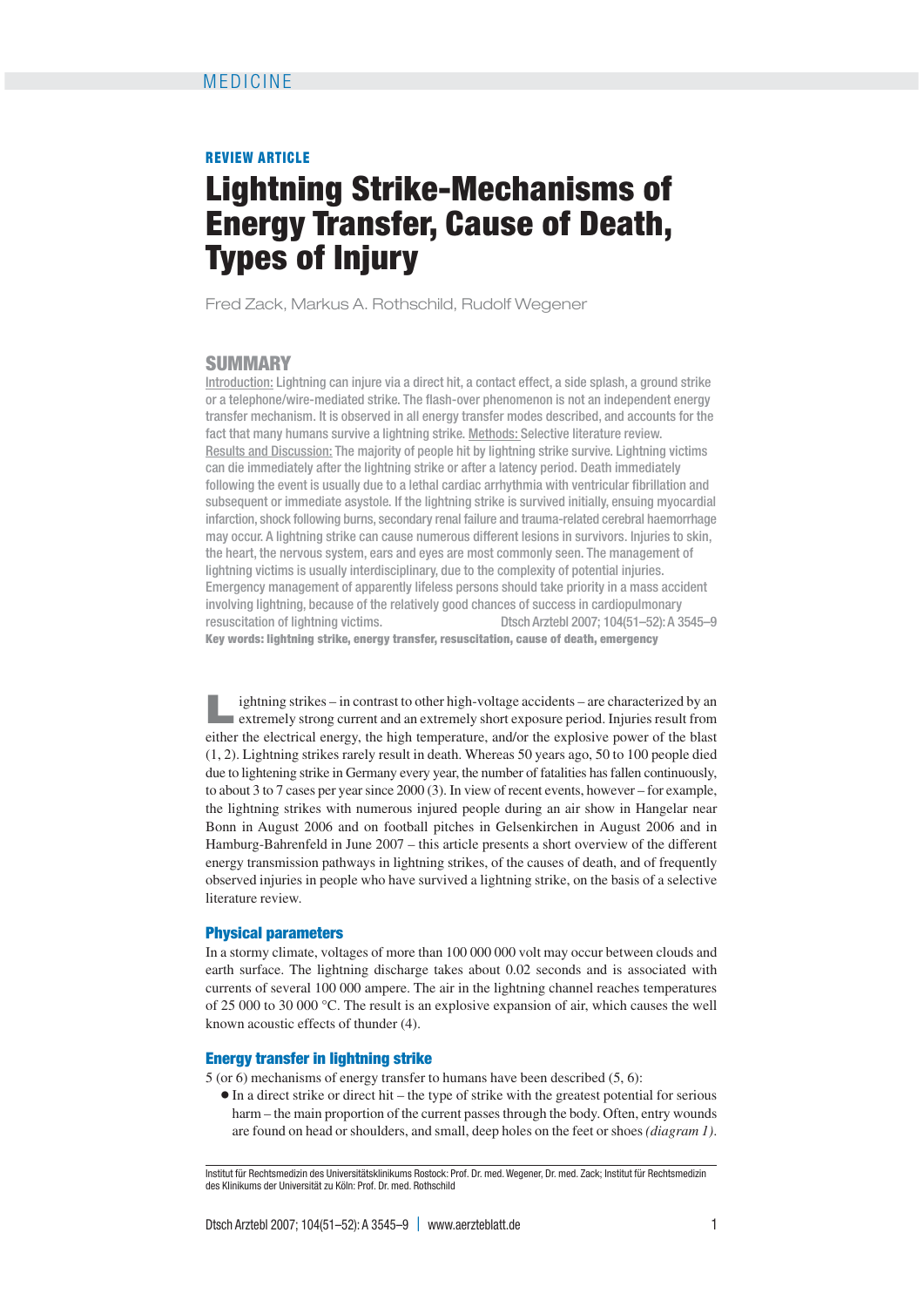## MEDICINE



Direct strike with the current passing through the body



Contact voltagelightning strikes into an object that is touched by the victim (for example, a golf club)



Side splash, flashing through the air resistance – lightning strikes a nearby object (for example, a tree)

- Contact voltage occurs if lightning strikes an object that is in direct contact with the victim – for example, a golf club. The current passes through the victim's body if this presents the path of least resistance (7) *(diagram 2)*.
- ❃ A side splash or side flash occurs when lightning strikes another object for example, a tree – and part of the energy is transferred to a person physically close to the event (8, 9) *(diagram 3)*.
- ❃ In a ground strike (also known as stride potential, step voltage, grounding, or ground current effect), the person is walking, running, or standing with his/her legs apart up to 200 meters from the lightning strike. A difference in potential develops between the feet so that the current enters the body through one leg and exits via the other (2, 5) *(diagram 4)*.
- ❃ In a telephone- or wire-mediated strike, lightning may strike a telephone wire directly and as a result the current will pass the telephone set directly, reach the person on the telephone and reach earth via different electrical conductors. But the current in the telephone connection can also be caused by a lightning strike in the electrical cable. The energy passed on to the person is lower than in a direct hit but is particularly directed at the ear (10). Inside buildings, people may be struck by lightning not only when using the fixed telephone line but also while using electrical equipment (1) *(diagram 5)*.
- ❃ Cooper (5) reports a transfer mechanism that has thus far not been mentioned in connection with lightning strikes. The victim had been working outdoors on a raised platform and had been killed by a discharge in the opposite direction, from the earth upwards to the clouds ("weak upward streamer"). If this case study is confirmed then such upward streamers will need to be classified as the sixth energy transfer mechanism. The skin effect (flash-over phenomenon) can obviously occur in all of the mechanisms described in this review. The assumption is that the main proportion of a lightning current is conducted alongside the body's surface. The postulated cause is the drop in voltage as a result of the skin's resistance during a brief exposure time. The skin effect explains why people may survive lightning strikes (5, 8, 11).

#### **Postmortem findings**

The best known morphological finding in lightning victims is the dendritic lightning figure, which is observed in 20% to 30% of cases and pales or even vanishes the longer the body has been dead (12, 13). Further to the lightning figure, skin burns, singed hair, torn clothes (mostly grouped), and molten metal items worn close to body (for example, chains or belt buckles) may aid diagnosis.

As not all lightning victims have externally visible lesions or conspicuous findings, the risk is that fatalities due to lightning strike may be overlooked in postmortem examinations (14). In Central Europe, all thunderstorms are registered via weather satellites and can be precisely located to within a few meters. Such records can be used in questionable cases of possible lightning fatalities (15).

Torn garments and accompanying mechanical injuries sometimes during postmortem examination lead to incorrect assumption of a killing offense having been committed (13).

#### **Lightning related causes of death**

Death can occur immediately after the lightning strike or after a time interval.

Where death has been immediate cardiac arrhythmias are the main cause (9, 16, 17). Karobath et al. (17) have shown that after experimental lightning discharges in animal models, shape changes of the ventricular complexes and cardiac repolarization abnormalities are common, as are sinus bradycardia, Wenckebach's periodicity, extra systoles, ventricular fibrillation, and asystole. In the literature, central respiratory paralysis with secondary circulatory arrest is usually held responsible for death occurring (2, 18). Further, mechanical tears of internal organs have been described as the cause of death (17).

In people who have initially survived a lightning strike, the spectrum of possible causes of death is wider. Myocardial infarction and lesions after lightning strike are observed quite often. Lightning victims also die as a result of their burns injuries, as a result of renal failure in crush syndrome – that is, as a result of damage to the distal renal tubuli parts owing to raised hemoglobin, myoglobin, and protein in the blood after trauma to the skeletal musculature – or as a result of secondary trauma (16, 19–23).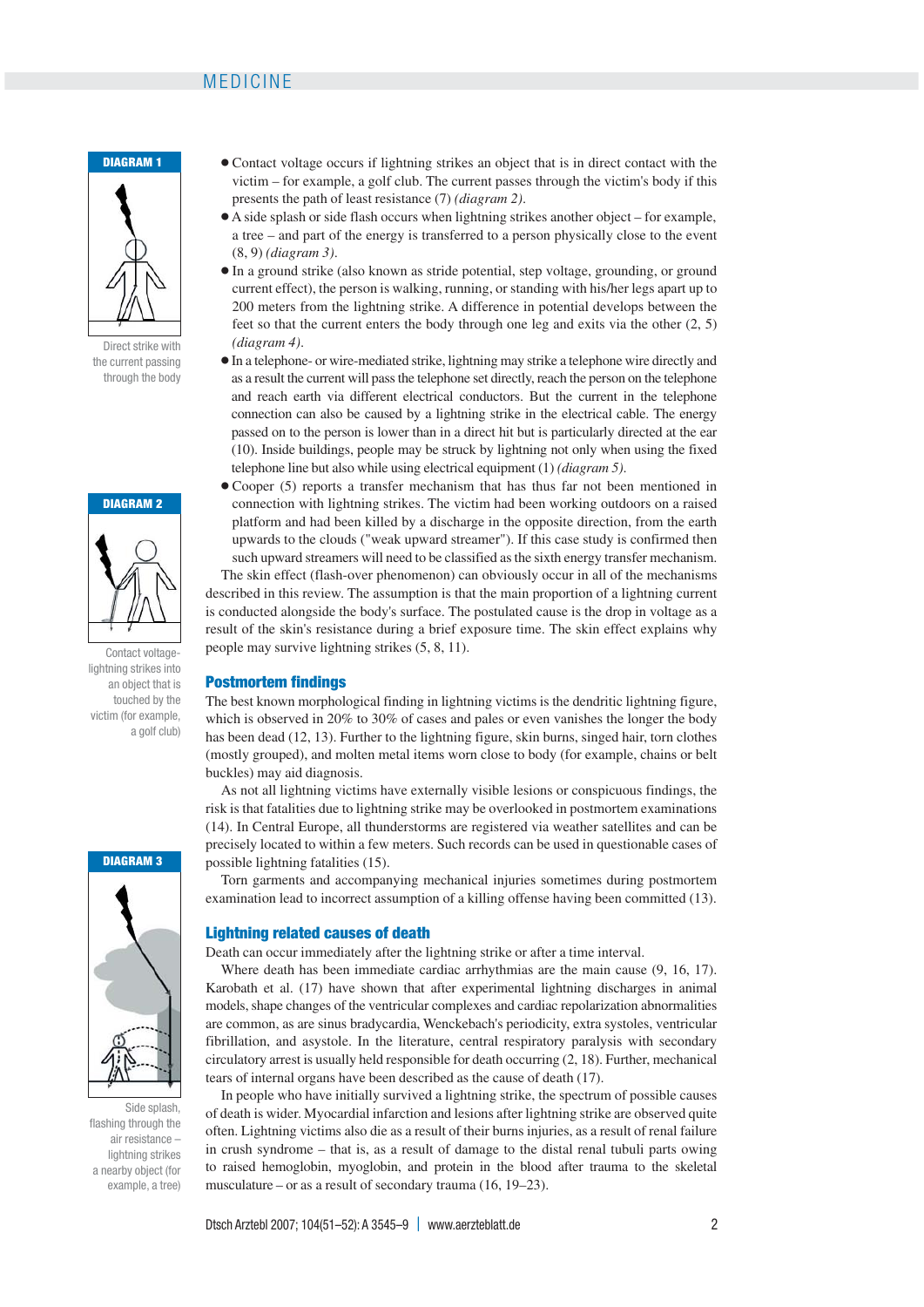In some cases, postmortem examinations of lightning victims do not yield any cause of death. Cardiac arrhythmias, for example, cannot be seen in morphological investigations. In such cases, thermal lesions on the dead person's clothes or on items carried on the body can help confirm lightning related death (1, 24).

#### **Medical consequences of lightning strike**

Many clinical disciplines may be involved in treating the consequences of lightning strike. The hypothesis that the health of survivors of lightning strikes has been completely restored (25) has been disproved by many case reports.

Although Muehlberger et al. (e1) found that 12 patients with lightning related injuries did not have any late sequelae after 6 to 7 years, the annual world congress of lightning survivors in the United States usually sees victims reporting thought disorders, paresthesias, and atrophying muscles, which persist for many years after the incident (e2).

We present the most common medical sequelae related to lightning strike, without any claim to completeness.

#### **Skin**

Burns and scalds of all degrees of severity may be caused by the direct effect of the current, overheating of the air, metal objects worn close to the body, and clothes that have caught fire. First or second degree skin burns are most common (11, e3). The extent of body surface affected may vary widely according to the case constellation (e4). High temperatures at the entry point of the current may lead to vaporization of metal (metallization, evaporation).

A typical skin change after lightning strike if the fern shaped Lichtenberg figure, which pales after several hours to days or vanishes altogether (1, 11). Of note: Lichtenberg figures may be found not only on the skin of lightning victims but also on their shoes (e5) or on the soil (23).

In addition to the skin, its appendages, especially hair, may contract thermal damage as a result of lightning energy.

#### **Heart**

On many lightning strikes, cardiac injuries are found. Especially different arrhythmias and/or conduction disorders, angina pectoris related complaints, acute myocardial infarction, pericardial effusion, and conspicuous heart sounds have been described. Ventricular fibrillation and asystole are the main life threatening conditions related to lightning strike.

Most pacemakers stop working after lightning strike (e6).

In each lightning victim, an electrocardiogram should be taken and in patients who have been resuscitated or who have ongoing cardiac symptoms, long term cardiac monitoring is required (22).

#### **Kidneys**

While directly lightning related renal damage is rare, secondary renal failure is one of the most commonly observed complications and may occur with a delay of 3 to 8 days. In most cases, myoglobinuria is the cause, which can result from necroses of the skeletal muscles or trauma (crush syndrome). In severe cases, hyperkalemia with resultant cardiac arrest may develop (22).



Ground strike, where lightning strikes into the ground near the person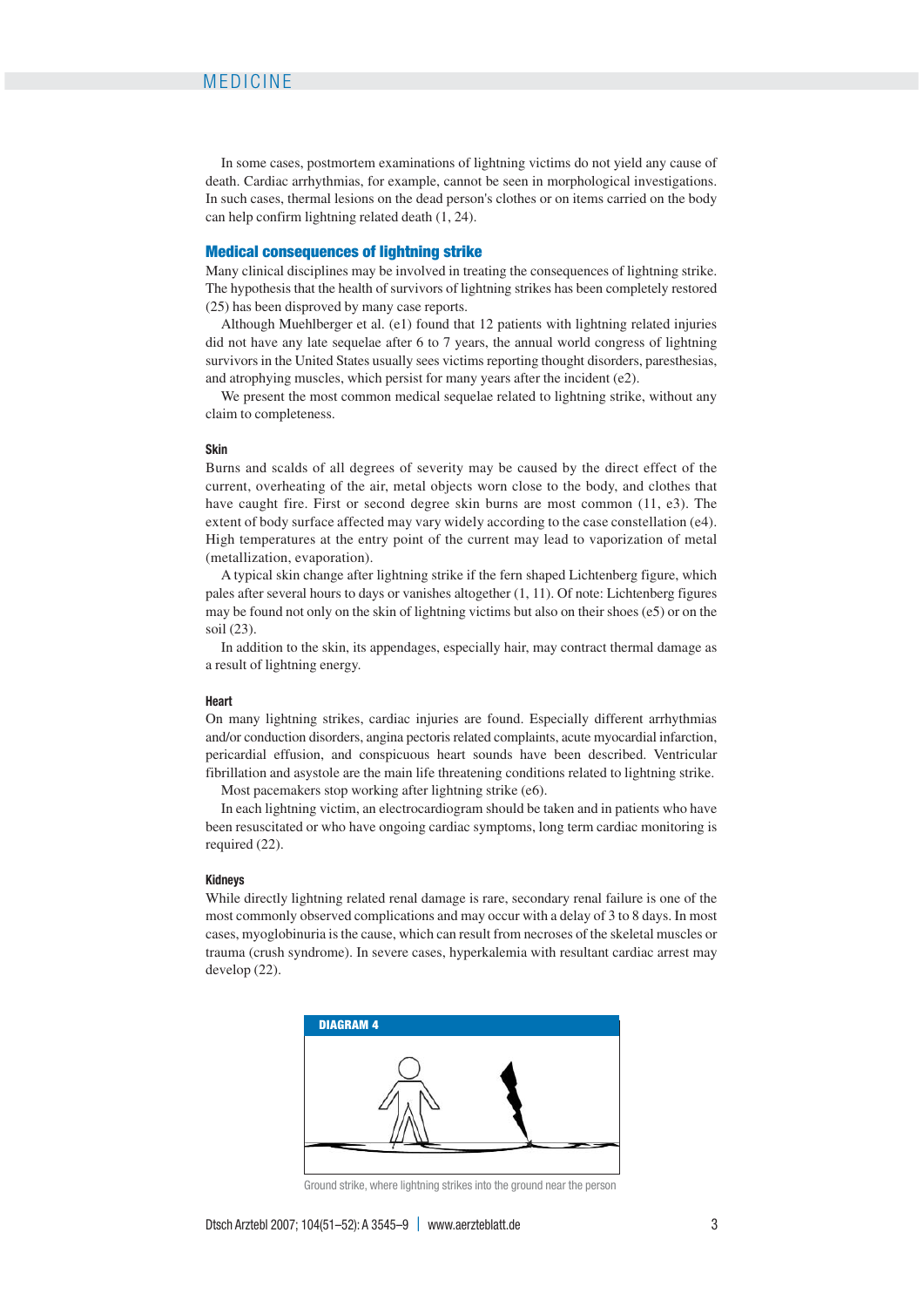#### **Neurological effects**

The main neurological sequelae are impaired consciousness, which may vary between disorientation with retrograde amnesia and loss of consciousness. These have either cerebral or cardiac causes (e7).

The neurological deficits affect the cerebral nerves and the remaining peripheral nervous system. Damage to the cerebral nerves may manifest as visual and/or acoustic impairments, pareses of the facial muscles, aphonia and/or swallowing difficulties. In cases where the peripheral nervous system is affected, motor, sensory, and vegetative impairments have been described, as have impaired reflexes, with most of these complaints subsiding in the hours immediately after the lightning strike. Some case reports, however, have documented symptoms occurring only after days or even weeks (e8). Motor deficits can manifest as pareses and paralyses, sensory deficits as paresthesias, hypesthesias, or anaesthesias; the main quality of the pain sensation is reported to be burning. Vegetative deficits include cyanosis, hyperhidrosis, hypertension, loss of bladder tonus, and/or malfunctions of the intestinal motility. The described reflex disorders include hyperreflexia, hyporeflexia, and areflexia (18).

#### **Psychological/mental health effects**

In children, mood changes, excited states, forgetfulness, loss of concentrations, and depressive states have been described, which may be interrupted by periods of emotional lability and fear of death (e9). Adults may also develop depression, which can persist for months. Hysterical behavior as an expression of extreme fear and emotion has been observed in slightly injured patients as well as in witnesses to a lightning strike (8). Further possible psychological sequelae include fatigue, cognitive disorders, photophobia, and post-traumatic stress disorder (e10).

#### **Eyes**

The most common lightning related intraocular lesion is the electrical cataract. Such cataracts usually develop 2 to 4 months after the incident, but they may occur instantly or with a delay of many years (11, e11). More rarely, retinal lesions – including chorioretinal atrophy, papilledema, hemorrhage, retinal ablation, macular edema, and hole shaped macular lesions – and lesions to the other visual organs have been reported (11). Occasionally, transient or permanent loss of vision may occur (e12, e13).

#### **Ears**

In more than 50% of lightning strikes, lesions to the auditory and/or balancing organs occur (11). The otological injuries are caused by barotraumas, burns, or vasomotor effects (e13). Mostly, ruptured eardrums with resultant complications – for example, hearing difficulty – have been described (7, 11, 23).



Telephone mediated or wire mediated lightning injury – lightning strikes into a conductor and energy is transmitted to the victim (diagrams 1–5 reproduced from: Zack F, Schniers E, Wegener R: Blitzunfall – Vorschlag einer Klassifizierung der verschiedenen Energieübertragungen auf den Menschen. Rechtsmedizin 2004; 14: 396–401; with permission from Springer Medizin Verlag, Heidelberg)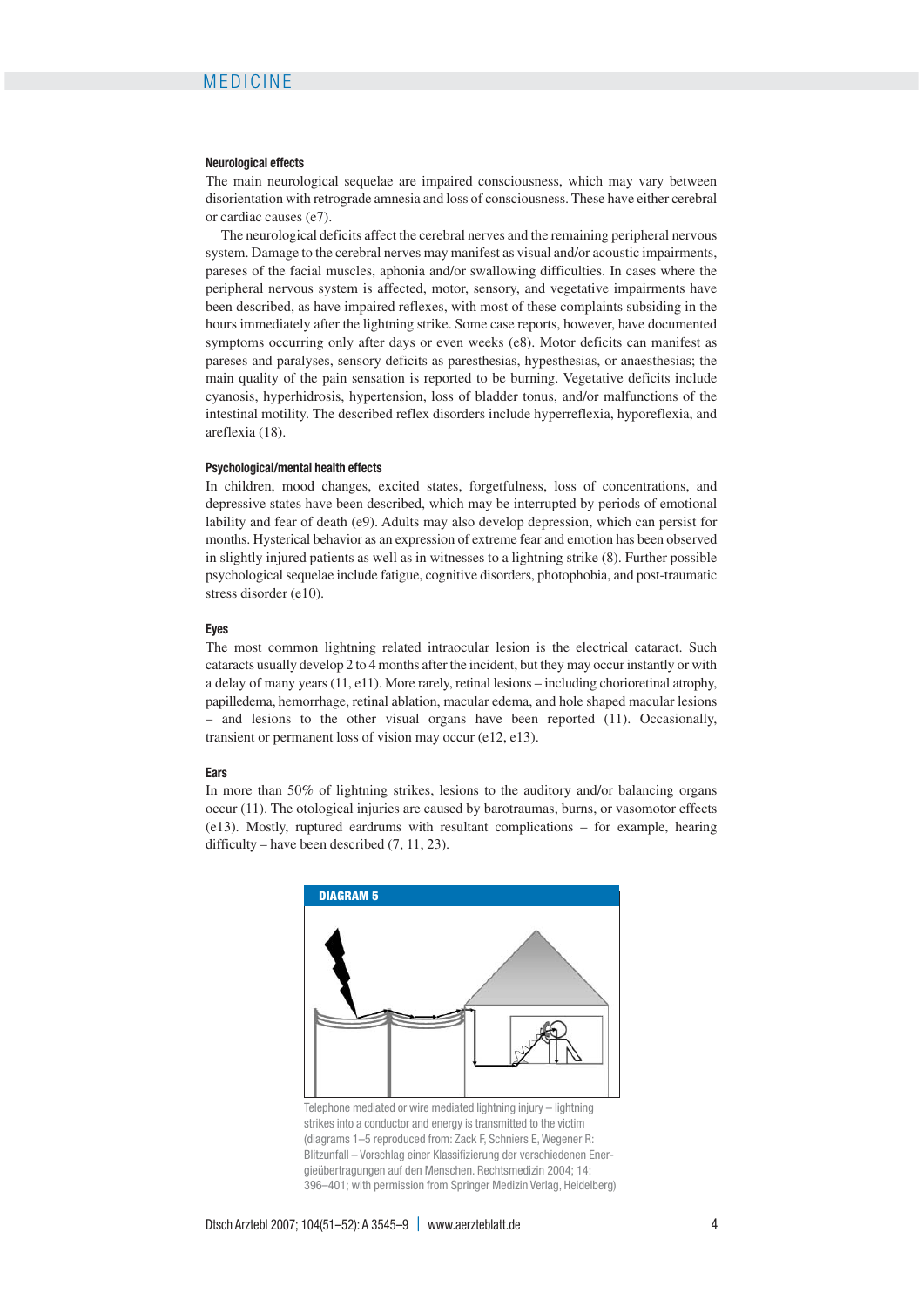Telephone mediated lightning strikes typically cause burns to the outer ear canal, perforated eardrums, persistent tinnitus, bilateral deafness, vertigo, and/or nystagmus (e14).

In nearly all victims of lightning strike, otological injuries were combined with other lesions – for example, skin burns (11).

#### **Traumatic effects**

Traumatic injuries may be due to the direct effects of the lightning strike and to secondary effects – for example, if the victim is thrown against a hard surface or suffers a fall. In addition to the myocardium, the skeletal musculature is vulnerable to electricity related lesions (e15). Since extended necroses of the skeletal muscles may occur without damage to the skin, they are often overlooked in the initial examination of lightning victims and are diagnosed only after notable excretion of myoglobin (21, e4). Lightning related muscle contractions are often so severe that they may lead to bone fractures. In cases where lightning has struck the head, deep seated thermal necroses, skull fractures, and epidural, subdural, subarachnoid, and/or intracerebral hemorrhages have been described (23). The lightning related blast can lead to ruptured internal organs – for example, the bladder – or to vascular ruptures – for example, aortic rupture (e16, e17).

#### **Gynecological and obstetric effects**

After lightning strike, disruptions of the menstrual cycle at the level of the hypothalamus have been observed (e18). According to several case reports, the fetus is more at risk from lightning injury than the pregnant woman herself. In 8 case reports, all the women survived, but 4 fetuses died as a result of the lightning strike (e19–e21).

#### **What to remember during resuscitation after lightning strike**

People who have been struck by lightning and present with cardiac and respiratory arrest can be resuscitated. Even dilated, unreactive pupils should under no circumstances be interpreted as a sign of death (e6). Where resuscitation was started immediately and continued for a prolonged time period if required, patients have survived without lasting impairments even after an occasionally lengthy time interval between the lightning strike and the start of resuscitation (e22, e23).

Resuscitation of lightning strike victims is more promising than in victims of circulatory arrests due to another cause (1). Karobath et al. (17) assume as the main reason the frequent presence of bradycardic arrhythmias after lightning strike – in parallel to their animal studies – which may temporarily sustain minimal circulation. In contrast, Taussig (e12) assumes that the circulation arrests in the moment the lightning strikes but that the subsequent cellular degeneration proceeds relatively slowly.

The fact that the resuscitation of lightning strike victims has a good chance of success is of particular clinical and legal relevance. Whereas in other mass catastrophes, the primary attention should go to injured parties emitting signs of life, the initial aid measures in a group of lightning victims should focus on the seemingly lifeless victims with circulatory arrest (1, e12, e24).

#### **Conflict of Interest Statement**

The authors declare that no conflict of interest exists according to the guidelines of the International Committee of Medical Journal Editors.

Manuscript received on 16 March 2007, revised version accepted on 30 August 2007.

Translated from the original German by Dr Birte Twisselmann.

#### **REFERENCES**

For e-references please refer to the additional references listed below.

- 1. Lifschultz BD, Donoghue ER: Deaths caused by lightning. J Forensic Sci 1993; 38: 353–8.
- 2. Sellier K: Schäden und Tod durch Elektrizität. In: Mueller B (Hrsg.): Gerichtliche Medizin, Teil 1, 2. Auflage. Berlin, Heidelberg, New York: Springer 1975; 538–63.
- 3. Statistisches Bundesamt Deutschland: Häufigkeit des Todes durch Blitzschlag in Deutschland 2000–2005. Zweigstelle Bonn, 2006.
- 4. Uman MA: All about lightning. New York: Dover Publications 1986; 73–158.
- 5. Cooper MA: A fifth mechanism of lightning injury. Acad Emerg Med 2000; 9: 172–4.
- 6. Zack F, Schniers E, Wegener R: Blitzunfall Vorschlag einer Klassifizierung der verschiedenen Energieübertragungen auf den Menschen. Rechtsmedizin 2004; 14: 396–401.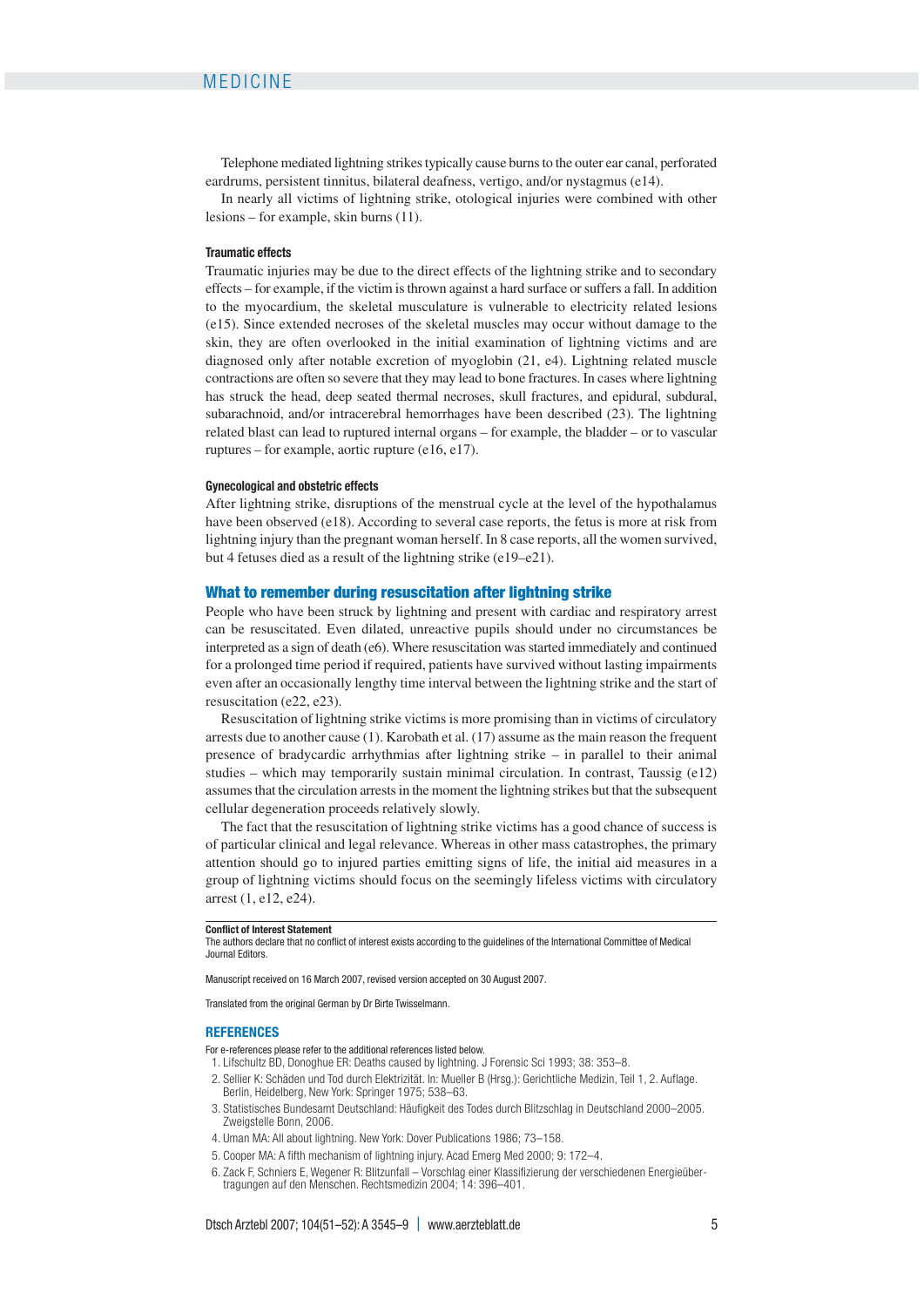# MEDICINE

- 7. Volinsky JB, Hanson JB, Lustig JV, Tunnessen WW: Clinical pictures. Arch Fam Med 1994; 3: 657–8.
- 8. Cwinn AA, Cantrill SV: Lightning injuries. J Emerg Med 1985; 2: 379–88.
- 9. Lichtenberg R, Dries D, Ward K, Marshall W, Scanlon P: Cardiovascular effects of lightning strikes. J Am Coll Cardiol 1993; 21: 531–6.
- 10. Gordon MA, Silverstein H, Willcox TO, Rosenberg SI: Lightning injury of the tympanic membrane. Am J Otol 1995; 16: 373–6.
- 11. Tribble CG, Persing JA, Morgan RF, Kenney JG, Edlich RF: Lightning injuries. Compr ther 1985; 11: 32–40.
- 12. Anders S, Tsokos M, Püschel K: Nachweis der Stromwirkung und des Stromweges im Körper. Rechtsmedizin 2002; 12: 1–9.
- 13. Pollak S: Blitzschlag. In: Madea B (Hrsg.): Praxis Rechtsmedizin. Berlin, Heidelberg, New York, Hongkong, London, Paris, Tokio: Springer 2003; 190–1.
- 14. Pollak S: Verkennung von tödlichen Hochspannungs- und Blitzunfällen. Arch Kriminol 2000; 206: 168–79.
- 15. Krause D: Todesfälle durch Blitzeinwirkung. In: Brinkmann B, Madea B (Hrsg.): Handbuch gerichtliche Medizin 1. Berlin, Heidelberg, New York, Hongkong, London, Paris, Tokio: Springer 2004; 835–7.
- 16. Carleton SC: Cardiac problems associated with electrical injury. Cardiology Clinics 1995; 13: 263–6.
- 17. Karobath H, Redtenbacher M, Hofecker G, Walde I, Syre G: Zur Frage der Todesursache beim Blitzunfall. Münch Med Wschr 1977; 119: 29–32.
- 18. Iranyi J, Orovecz B, Somogyi E, Iranyi K: Das Blitztrauma in neuer Sicht. Münch Med Wschr 1962; 104: 1496–500.
- 19. Cooper MA: Lightning injuries: Prognostic signs for death. Ann Emerg Med 1980; 9: 134–8.
- 20. Browne BJ, Gaasch WR: Electrical injuries and lightning. Emerg Med Clin North Am 1992; 10: 211–29.
- 21. Zack F, Hammer U, Klett I, Wegener R: Myocardial injury due to lightning. Int J Legal Med 1997; 110: 326–8.
- 22. Kirchmair W, Dienstl F: Nach Elektrounfall: Kardiale Überwachung? Dtsch Med Wschr 1982; 107: 857–9.
- 23. Wetli CW: Keraunopathology. An analysis of 45 fatalities. Am J Forensic Med Pathol 1996; 17: 89–98.
- 24. Schaidt G: Spuren an Kleidungsstücken beim Blitzunfall. Arch Kriminol 1977; 159: 93–6.
- 25. Radam G, Strauch H: Der Blitzschlag. In: Prokop O, Göhler W: Forensische Medizin. 3. Auflage. Berlin: Volk und Gesundheit 1975; 163–4.

#### **ADDITIONAL REFERENCES**

- e1. Muehlberger T, Vogt PM, Munster AM: The long-term consequences of lightning injuries. Burns 2001; 27: 829–33.
- e2. Dworschak M: Lotterie der Vernichtung. Der Spiegel 2007; 26: 146–8.
- e3. Stütz N, Weiss D, Reichert B: Verletzungen durch Blitzschlag. Der Unfallchirurg 2006; 109: 495–8.
- e4. Amy BW, Mc Manus WF, Goodwin CW Jr, Pruitt BA Jr: Lightning injury with survival in five patients. J Am Med Assoc 1985; 253: 243–5.
- e5. Prokop O, Radam G: Atlas der gerichtlichen Medizin. 3. Auflage. Berlin: Ullstein Mosby 1992; 230.
- e6. Gurr DE, Brown TC: Zapped Recognition und treatment of lightning strike and electrical injuries. J E M 1998; 23: 66–74.
- e7. Eber B, Himmel G, Schubert B, Zeuschner J, Dusleag J, Seerainer Ch, Antoni H, Gasser R, Lind P, Eber O, Klein W: Myokardiale Schädigung nach Blitzschlag. Z Kardiol 1989; 78: 402–4.
- e8. Guiraud V, Tonze E, Cabane JP, Zuber M: Bilateral plexopathy following lightning injury. Rev Neurol 2004; 160: 1078–80.
- e9. Kotagal S, Rawlings CA, Chen S, Burris G, Nouri S: Neurologic, psychiatric, and cardiovascular complications in children struck by lightning. Pediatrics 1982; 70: 190–2.
- e10. Fahmy SF, Brinsden MD, Smith J, Frame JD: Lightning: The multisystem group injuries. J Trauma 1999; 46: 937–40.
- e11. Irvine J: Electric shock and associated injuries. The Practitioner 1989; 233: 1454–7.
- e12. Taussig HB: "Death" from lightning and the possibility of living again. Ann Intern Med 1968; 68: 1345-53.
- e13. Hanson GC, McIlwraith GR: Lightning injury: two case histories and a review of management. Br Med J 1973; 4:  $271 - 4$
- e14. Johnstone BR, Harding DL, Hocking B: Telephone-related lightning injury. Med J Aust 1986; 144: 706–9.
- e15. Püschel K, Brinkmann B: Zur Histomorphologie vitaler Muskelreaktionen nach Stromschädigung. Beitr Gerichtl Med 1979; 37: 142-6.
- e16. Perper JA: Electrical injuries. Legal medicine annual 1976; 77: 135–43.
- e17. Raule P: Tod durch thermische Einwirkungen. In: Forster B (Hrsg.): Praxis der Rechtsmedizin. Stuttgart, New York: Thieme 1986; 197–204.
- e18. Qureshni NH: Indirect lightning strike via telephone wire. Injury 1995; 26: 629–30.
- e19. Chan YF, Sivasamboo R: Lightning accidents in pregnancy. Br J Obstet Gynaecol 1972; 79: 761-2.
- e20. Rees WD: Pregnant woman struck by lightning. Br Med J 1965; 1: 103–4.
- e21. West GB: Lightning as a cause of hearing loss. Md State Med J 1955; 4: 35–7.
- e22. Hey D, Rieder W: Erfolgreiche Laien-Reanimation nach Blitzschlag. Dtsch med Wschr 1983; 108: 1217–8.